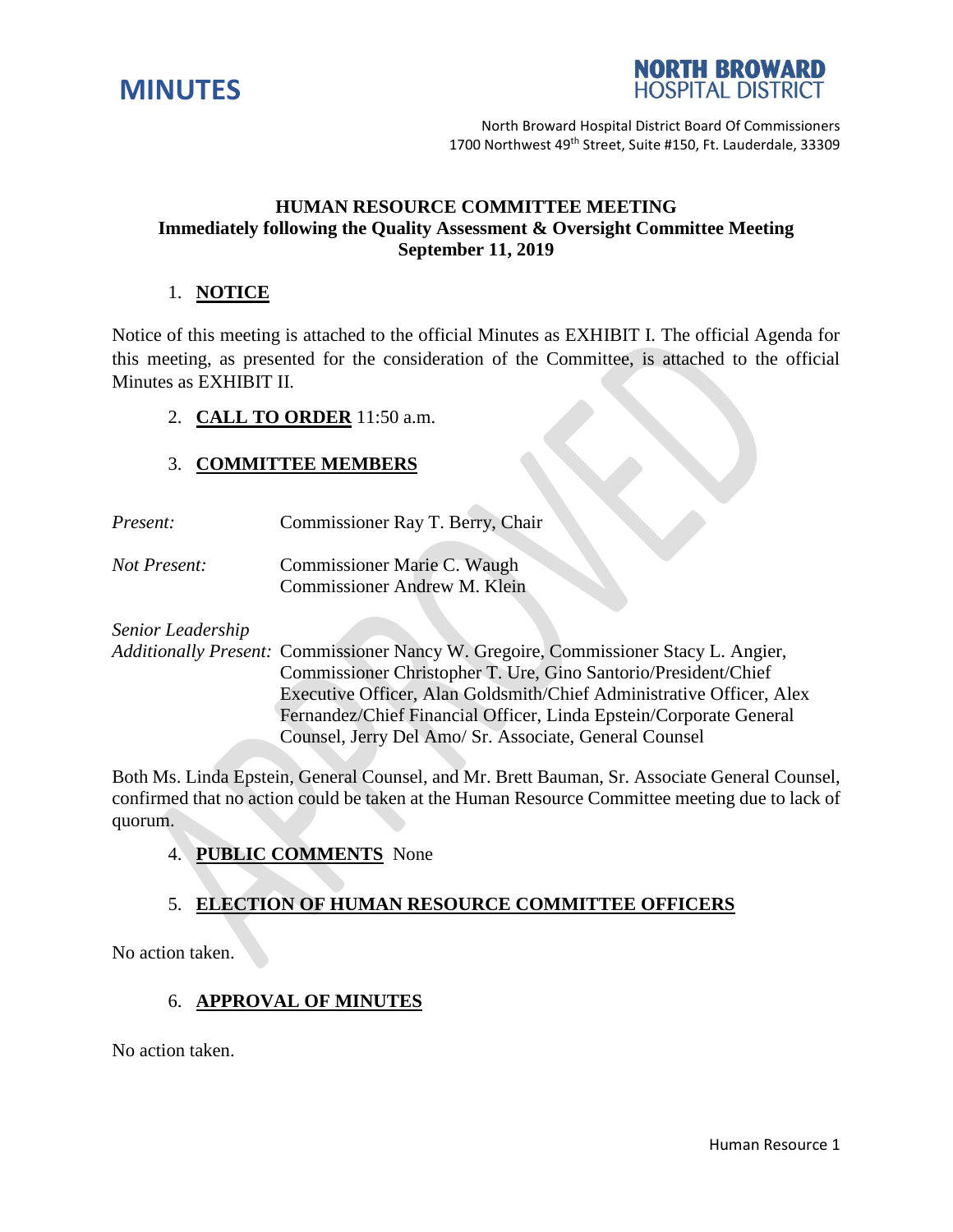# **MINUTES**



North Broward Hospital District Board Of Commissioners 1700 Northwest 49<sup>th</sup> Street, Suite #150, Ft. Lauderdale, 33309

## 7. **TOPIC OF DISCUSSION**

7.1. Discussion of Management Appraisal Evaluations as it pertains to Board Reports.

Ms. Hatcher introduced Faith Simone-Hunt, Director of Employee Relations & Immigration, who she characterized as an expert in her field in addition to having been an employee at Broward Health for over 14 years.

Direct Reports for the Board of Commissioners are evaluated annually in accordance with performance review criteria established by the Board.

Ms. Hatcher shared the process and timeline for Board Report Evaluations, as seen below.

- October 1: Self evaluations due
- October 4: Delivery of scoring template, self-evaluation, and job description to the Board
- October 25: Board submission of appraisals
- November 20: Combined appraisal information presented at Human Resource Committee meeting

There are ten dimensions that define leadership competencies and used for Board Reports evaluation.

- Strategy and Planning
- **•** Operations Management
- Leadership
- **Financial Management**
- Human Resources
- **Exceptional Service**
- Collaborative Team
- Accountability for Positive Outcomes
- Fostering Innovations (one of the 5 star values)
- Valuing our Employee Family (one of the 5 star values)

Ms. Hatcher gave an overview of the performance evaluation scoring system and how standard targets and goals are set.